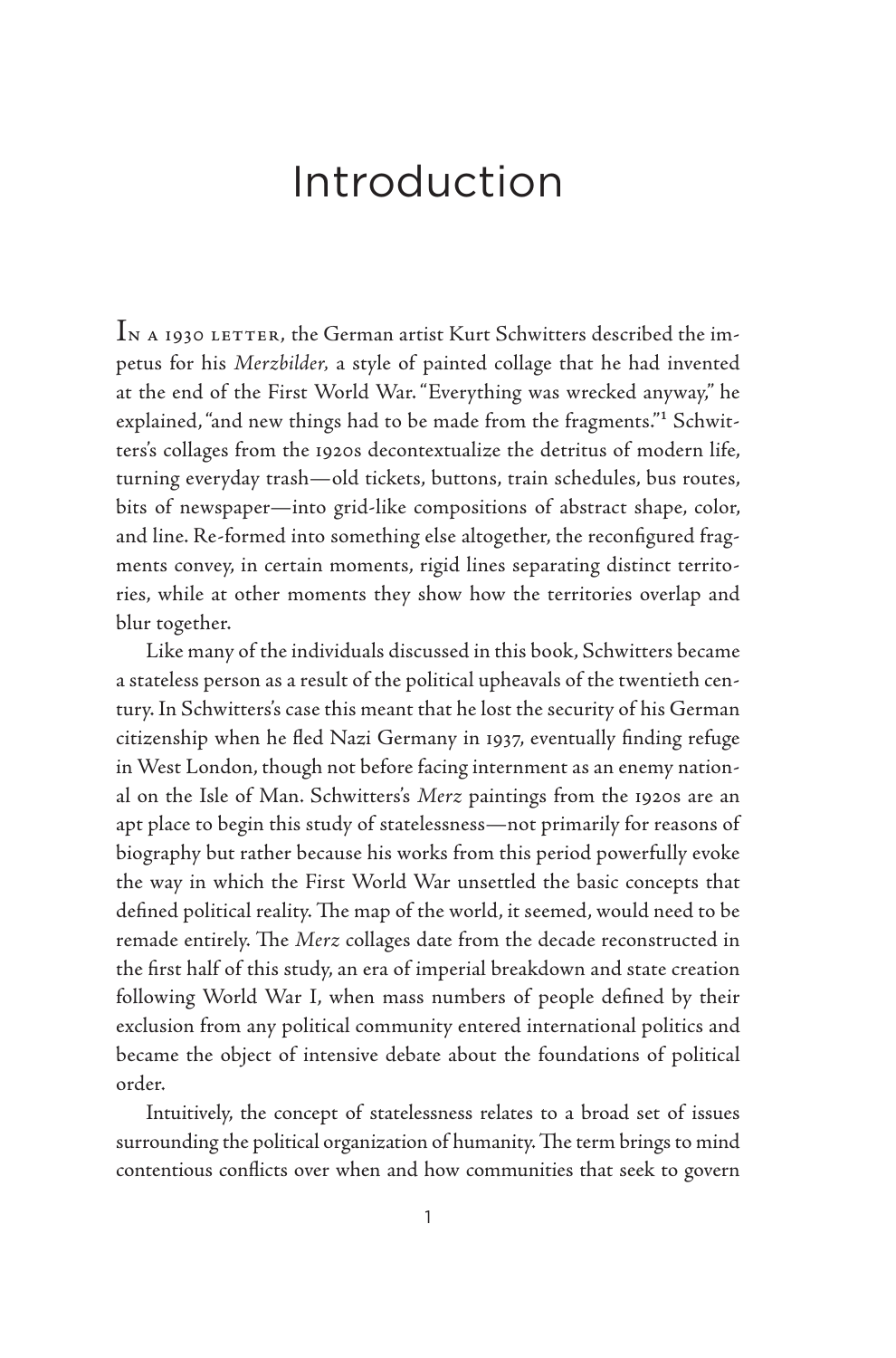themselves gain recognition as independent and autonomous agents. It equally suggests the plight of the more than seventy million people who are currently forcibly displaced around the world. When applied to the growing numbers of those whose countries are sinking beneath the waves of the Pacific Ocean, "statelessness" exposes the limits of how statehood and political membership have been defined in international law, as climate change has begun to reshape the territorial basis of sovereignty. In short, statelessness is a concept that encompasses some of the most destabilizing developments of modern politics.<sup>2</sup>

Despite the explosive, and various, political implications of the concept in its broadest sense, it is the international agreements created in the aftermath of the Second World War that define what it means to be a stateless person and set the basic rules for living outside the boundaries of states and seeking entry into them. These agreements demarcate limited exceptions to the general presumption that states possess a fundamental right to determine who counts as a member and to exercise control over who crosses their borders.<sup>3</sup> Governments in turn legislate the basis for nationality in two main ways: according to descent, and according to birth within a particular territory or jurisdiction. They also stipulate a variety of conditions for naturalization. In the narrower meaning defined by the Convention Relating to the Status of Stateless Persons adopted by the United Nations General Assembly in 1954, a "stateless person" is anyone "who is not considered as a national by any State under the operation of its law," which today means that a person does not possess the primary legal affiliation that defines formal membership in any one of the world's 195 recognized states. A refugee, by contrast, according to the 1951 Refugee Convention, is someone who retains their formal legal connection to a state but is "unable or unwilling to return to their country of origin owing to a well-founded fear of being persecuted for reasons of race, religion, nationality, membership of a particular social group, or political opinion."4

Until recently, legal statelessness has been treated as a comparatively marginal issue, gaining prominence only in the past few years among legal scholars and political theorists and within humanitarian agencies.<sup>5</sup> In her 1991 work on American citizenship, the political philosopher Judith Shklar felt compelled to remind readers that legal membership within a state was "not trivial" and that "to be a stateless individual is one of the most dreadful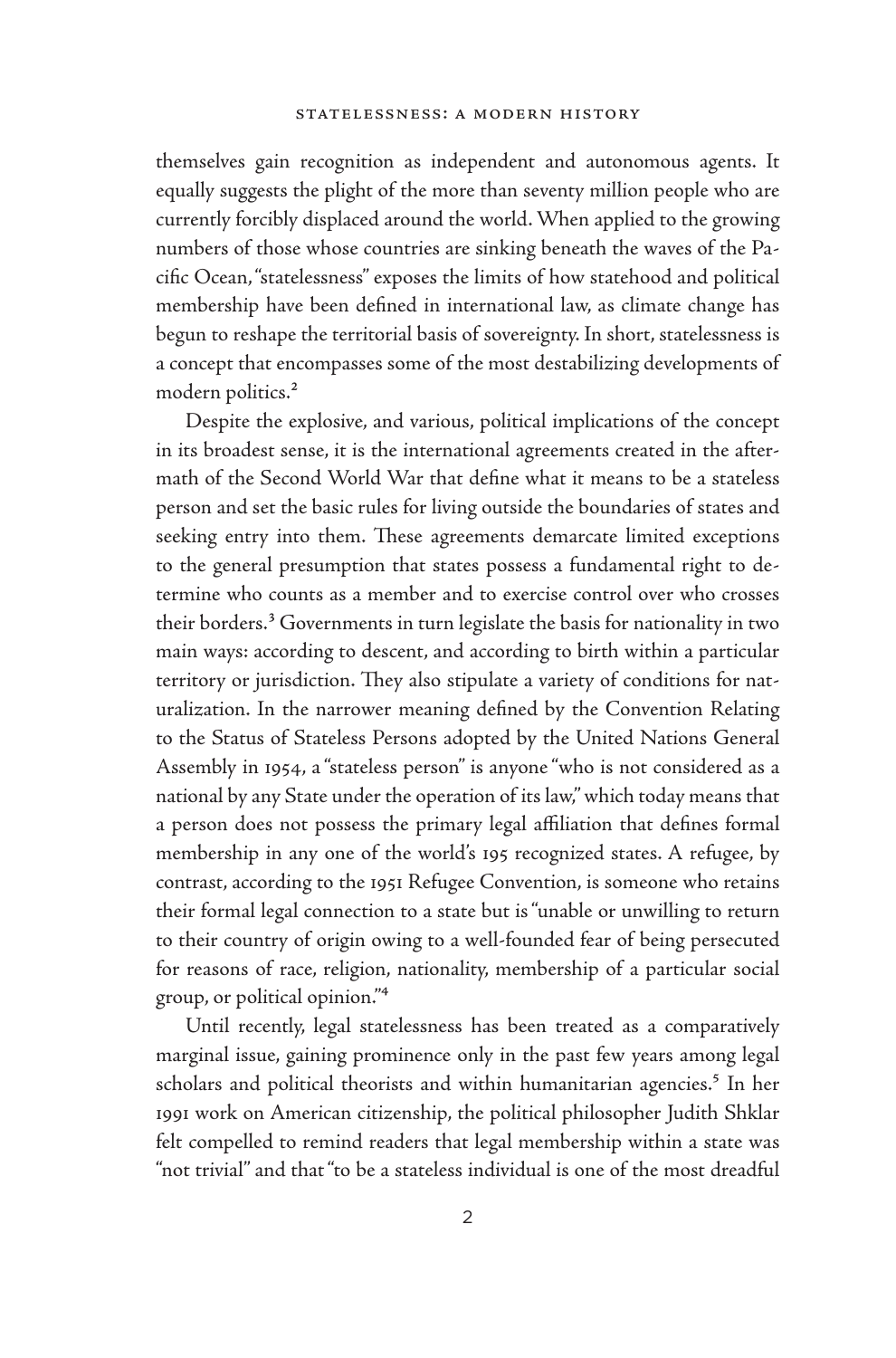political fates that can befall anyone in the modern world."6 Yet what now seems like a small part of the broader crisis of mass homelessness and global migration has a history that clarifies how expectations about the legitimate boundaries of political life were forged in the first place. Despite the fact that not all countries have signed on to such agreements, and not all signatories abide by their provisions, the conventions that set the terms of international inclusion and exclusion are one of the critical ways that the world was carved up into its constituent political parts.

The central aim of this book is, therefore, to reconstruct and clarify the arguments that shaped the eventual stabilization of shared understandings of citizenship and noncitizenship in the decades following the Second World War.<sup>7</sup> I explore the origins of the legal frameworks that govern the relationship between states and their nationals, and the roles of ideas, arguments, and ideological justification in their creation. To do so, this book investigates how the problem of statelessness informed theories of rights, sovereignty, international legal order, and cosmopolitan justice, theories developed when the conceptual and political contours of the modern interstate order were being worked out, against the background of some of the most violent and catastrophic events in modern history.

The emergence of the modern legal category of statelessness has most often been portrayed by historians as a consequence of the triumph of nationalism in the twentieth century and the collapse of more fluid forms of political identification and protection characteristic of expansive empires. According to these narratives, in the name of national cohesion, and often in defense of democracy and popular sovereignty, national states claimed the right to define their communities in more exclusive ways, while the rise of fascism and violence against minority groups produced unprecedented flows of refugees by the mid-twentieth century. The nearly forty-year crisis of mass displacement and political homelessness precipitated by the two world wars and the end of empire culminated, on this account, in the creation of the modern international legal frameworks that define those excluded in one way or another from the security of citizenship. These histories in turn tend to trace the rise of modern regimes of rights and governance, from incipient efforts at the League of Nations to provide legal protection to select groups of refugees, to the creation of more universal legal frameworks at the United Nations, its postwar successor. They describe exclusion from the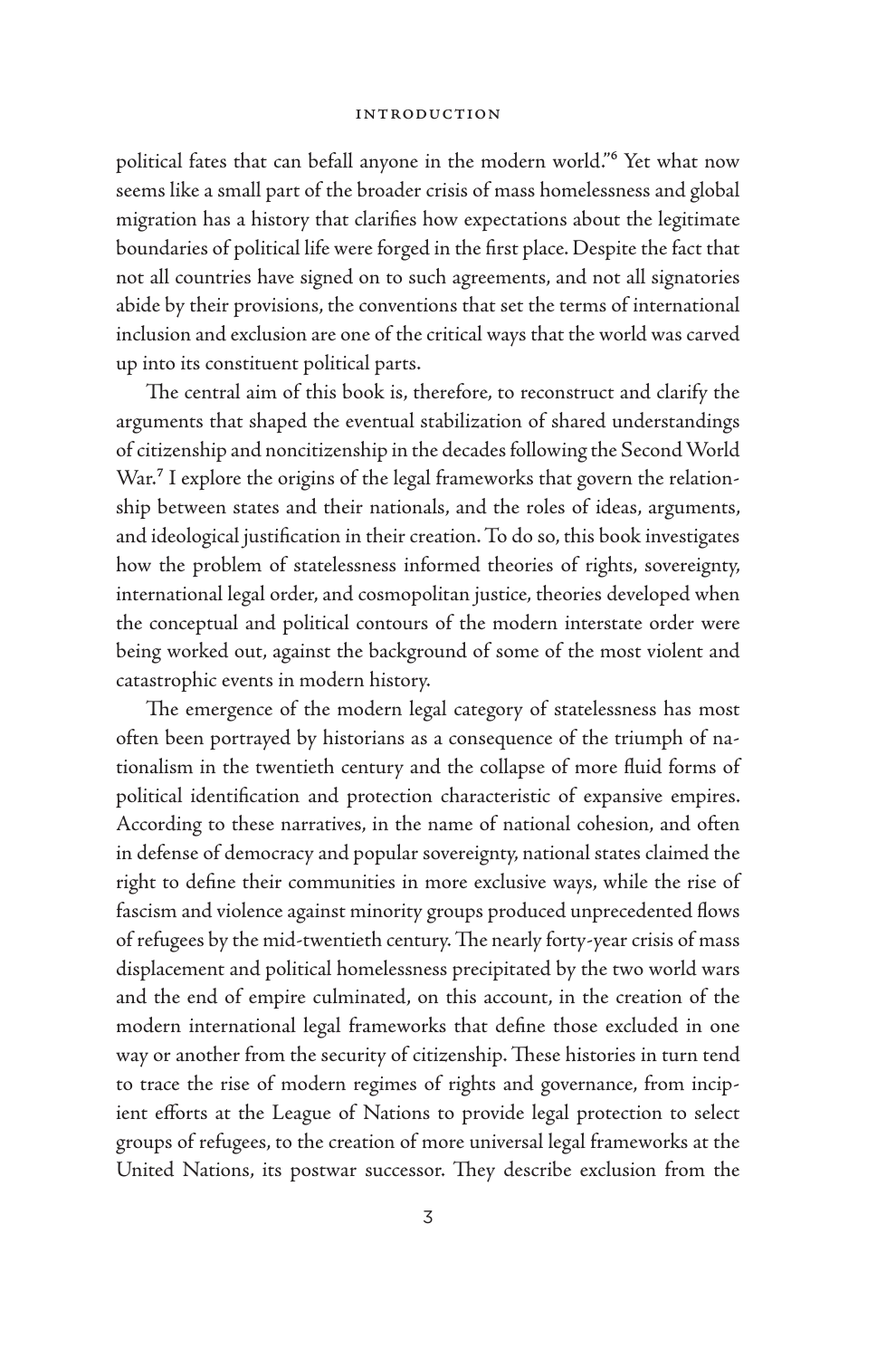privileges of citizenship as the dark side of democracy, sovereignty, and national self-determination—deficiencies that international organizations and international law have tried to address by legalizing the rights of individuals who do not benefit from the protection of states.<sup>8</sup>

This book tells a different story, one that is more responsive to the fact that the conceptual, legal, and political architecture that defines modern international order has in recent years emerged as the urgent object of historical and theoretical investigation. Historians have shown that it was not until the 1960s that alternative forms of political organization—city-states, princedoms, federations, protectorates, dominions, extraterritorial enclaves, and complex polities—gave way to a more homogenized political map of the world. Both historians and political theorists have likewise begun to recover how ideas of collective self-determination, sovereignty, political representation, and democratic self-rule were conceptualized in a range of ways, often compatible with greater integration with imperial polities. The retrieval of such alternative visions of collective political life generates new pressure to explain how the modern state became the dominant form of political organization in the period after the Second World War. It also raises new questions about the role played by international law and international organizations in the formation of the modern international order, an order that is premised on the formal equality of states but which contains persistent hierarchies and asymmetries of power and privilege. In other words, once we appreciate that the nation state as the sole postimperial claimant to international legitimacy is a more recent phenomenon than previously understood, we have reason to investigate how the international categories defining noncitizenship contributed to the formation and legitimation of the boundaries of interstate order.<sup>9</sup>

The dynamics of Great Power politics governed the postwar settlement in myriad ways, but so did ideas and expectations about interstate order, and it is those ideas that this book seeks to elucidate. To provide a comprehensive account of the evolving significance of statelessness in international thought and international politics, I investigate the history of critical reflection on the meaning of statelessness from the parallel perspectives of the international agencies that directly addressed the crisis of citizenship and sovereignty and the legal scholars who related this crisis to wider debates in legal and political thought. To recover the major conceptual and argumentative terms,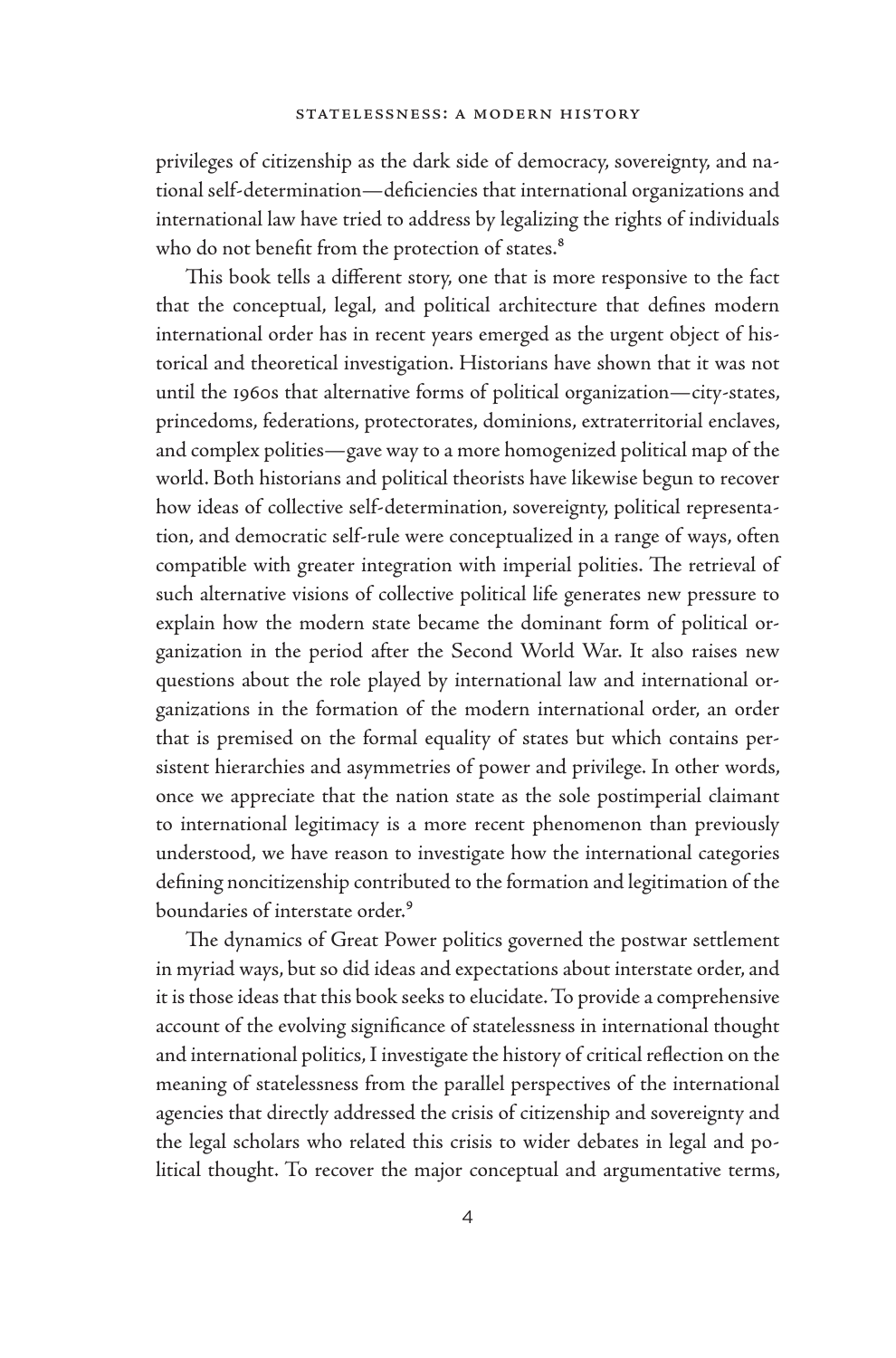I read the archives of international history in the context of more theoretical discussions about law and political order and survey a variety of legal and literary sources including court cases and novels. Writing such a history therefore means bringing international legal sources within the same frame as more canonical figures in the history of political and legal thought, and reading their systematic and critical reflections together with more traditional archival sources of international and diplomatic history. Both constitute the intellectual and legal context in which the problem of statelessness was conceptualized, debated, and eventually codified into international law.10

Nationality has most commonly been defined as the legal or international side of citizenship. In the historian Patrick Weil's recent formulation, "The legal dimension of citizenship reflects the formal linkage of each individual to the nation-state. It is manifested in the passports and national identification documents that confer the official status of national citizens on roughly 99 percent of all human beings. Legal citizenship exists independently of an individual's sense of belonging or degree of participation in national and patriotic institutions."11 But how should we understand the history of the idea of nationality as the legal or formal side of citizenship? It has mainly been social theorists who have taken up the broader transition in legal thought in the twentieth century—often described by the term "deformalization" away from assumptions about the rational foundations of law and the autonomy of the domain of law from that of politics.<sup>12</sup> This book links ideas about law, and about the fate of the rule of law, to the representation of the relationship between individuals and states. I explore the impact of a wider transformation of legal consciousness on conceptions of citizenship, noncitizenship, and the significance of statelessness for international politics.

The chapters that follow trace the evolution of debates about the meaning of statelessness from the first period of sustained reflection in the decade after World War I through the expansion of the European refugee crisis in the 1930s, which culminated in the creation of a permanent regime of international definition and protection of refugees and stateless persons after the Second World War. Together they tell a story of critical thought on statelessness that itself offers a new way of comprehending how a world based on hierarchical forms of political order was transformed into one based on the formal equality of states and peoples. In reconstructing the ideological struggles that resulted in the grounding of rights in national citizenship, this book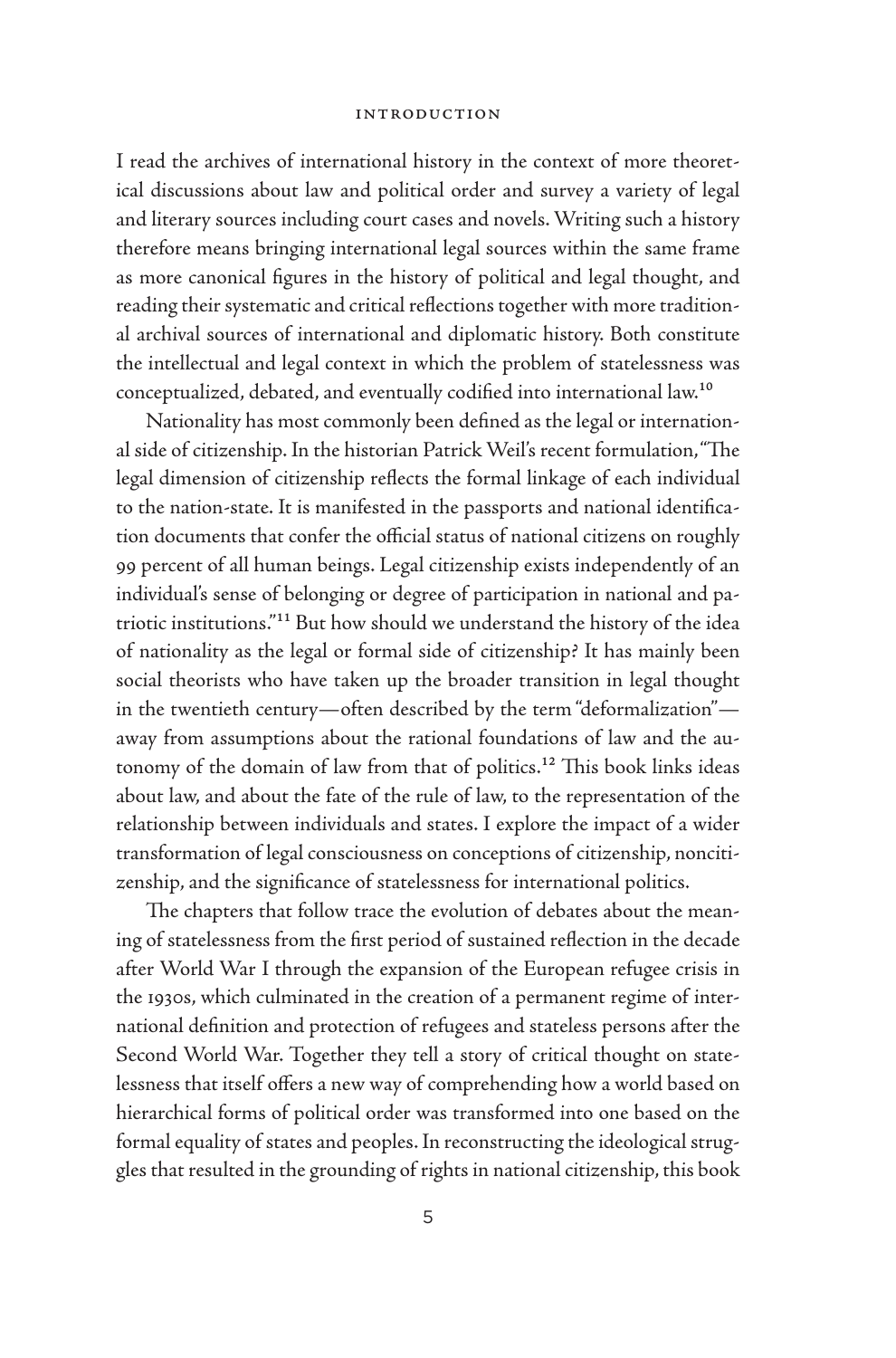also helps make sense of the process by which the national territorial state emerged as the sole legitimate organizing unit of global politics, and what that has meant for people placed beyond its borders. By documenting a pivotal transformation in how the problem of statelessness was conceptualized from the end of the First World War through the postwar era it shows how the post-1945 political settlement shaped the conceptual and legal boundaries of international politics that we continue to live with today.

 $2.12$ 

The war that began in 1914 was global in its scale, drawing in soldiers from across Europe, America, and the British and French imperial worlds. At the start of the conflict, there were just over fifty internationally recognized states, mostly found in Europe and the Americas. When it ended, the German, Habsburg, Russian, and Ottoman Empires lay in ruins; millions of combatants had been slaughtered or left carrying the brutal scars of industrial artillery or poison gas; and the future of the formal empires of Britain, France, Japan, and the United States remained the object of Great Power dispute and anticolonial politics. A revolutionary political regime, Bolshevism, established control over the former Russian Empire, while the victors of the war carved up the former imperial holdings of the Ottoman and German Empires, transforming imperial politics through the establishment of the League of Nations. New states that succeeded the Russian, Ottoman, and Austro-Hungarian monarchies included Poland, Austria, Hungary, Czechoslovakia, Yugoslavia, Bulgaria, Lithuania, Latvia, Estonia, and the Greek and Turkish republics.

Revolution and the dissolution of empire left millions without the security of national identification. During World War I, governments began to insist that migrants and travelers carry passports if they wished to cross a border or remain legally within a territory. A subset of people actively pursued recognition as persons without a nationality in order to avoid the punitive consequences of identification with an enemy nation. Over a million émigrés crowded into British-controlled Egypt, Constantinople, Prague, Vienna, Berlin, and Paris after fleeing the Russian Revolution. Thousands more claimed to have become stateless as the successor states to the Austro-Hungarian and Ottoman Empires imposed more restrictive requirements for citizenship. Refugees fleeing violence in the Eastern Front during the war found themselves in the capital cities of the new states of Central Europe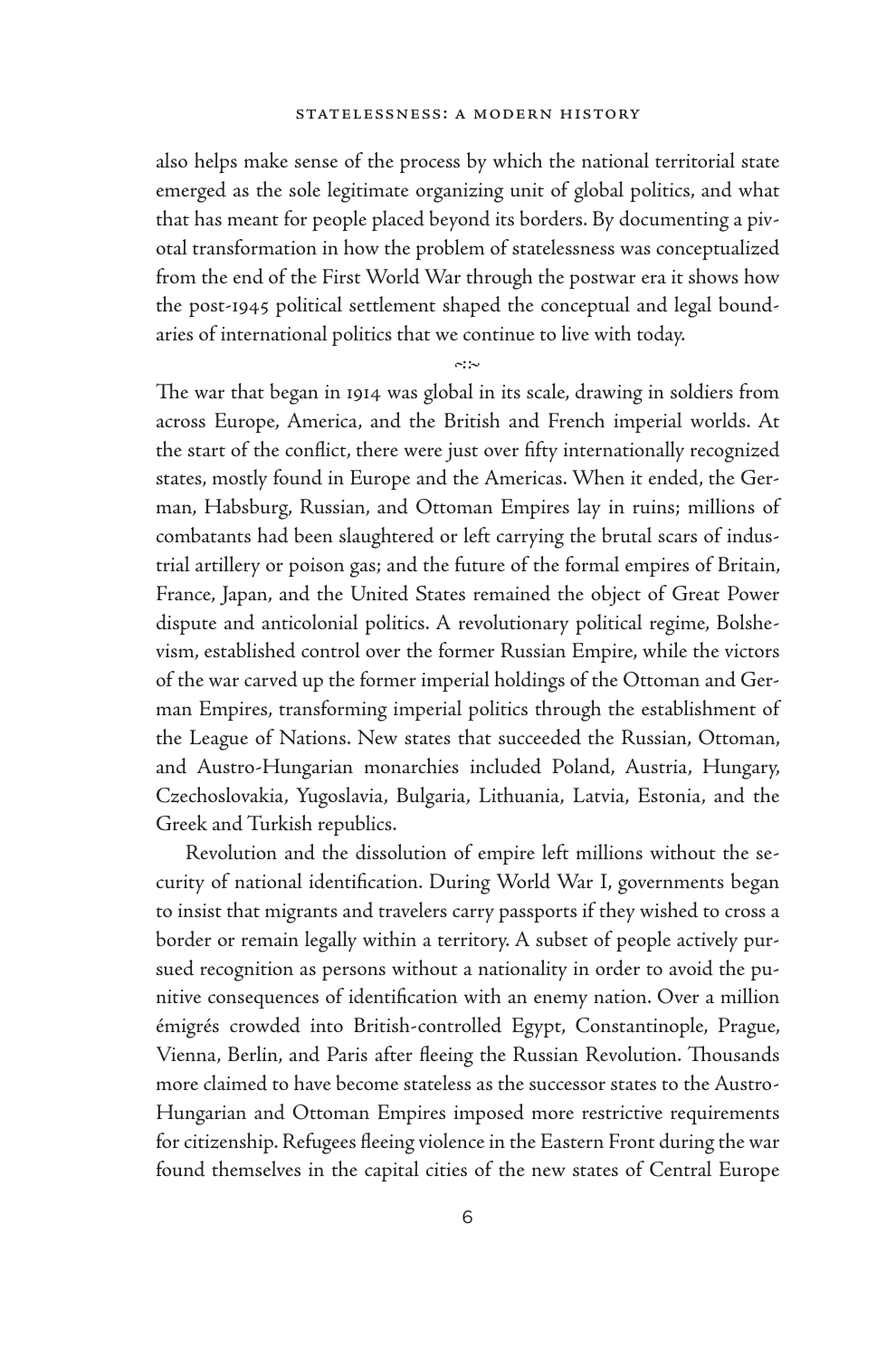without a claim to citizenship, while former imperial subjects who had remained in their homes during the war discovered that they were unable to provide the necessary documentation to obtain national identification.

But what did it mean to be stateless? Historians have tended to assume that until after the Second World War anyone without a nationality qualified as a legal anomaly because, according to orthodox legal doctrine, individuals entered into international society only through their national status. However, the entry of mass numbers of people without a claim to national identification into international politics began to inspire reflections on the foundations of law and rights in a period when the futures of empire, nation, sovereignty, the state, and international law all appeared in question. Older sources of political legitimacy, including dynastic rule, for the most part did not survive the conflict, and the boundaries of political order and international politics became the object of intense political and intellectual contestation. In this context, the deprivation implied by the absence of national status represented the flip side of its revolutionary implications for the future of international legal order.

The status of individuals without a connection to any sovereign government had been uniquely bound up with debates at the heart of political and international thought for several centuries. In the era of early modern imperial competition, the seventeenth-century Dutch jurist and theorist of natural rights Hugo Grotius argued that an eclectic array of agents, including corporations, individuals, and states, represented the subjects of the law of nations. In his 1625 work *The Rights of War and Peace,* Grotius asserted that individuals, states, and corporations were all equally subject to rules governing contract and exchange, and that the state represented one agent among others in international society.13 By contrast, the dominant theory of international law at the turn of the twentieth century, a theory developed in the context of Western state building and imperial expansion, argued that individuals become part of international legal order only through their status as nationals of particular states. Legal treatises documenting customary state practice insisted that only states represented the "subjects" of international law and that all other entities—individuals, corporations, and nonstate groups—were the "objects" of international law without independent agency. In this view, only states counted as "persons" in international society, while nonstate groups and individuals accessed international law only derivatively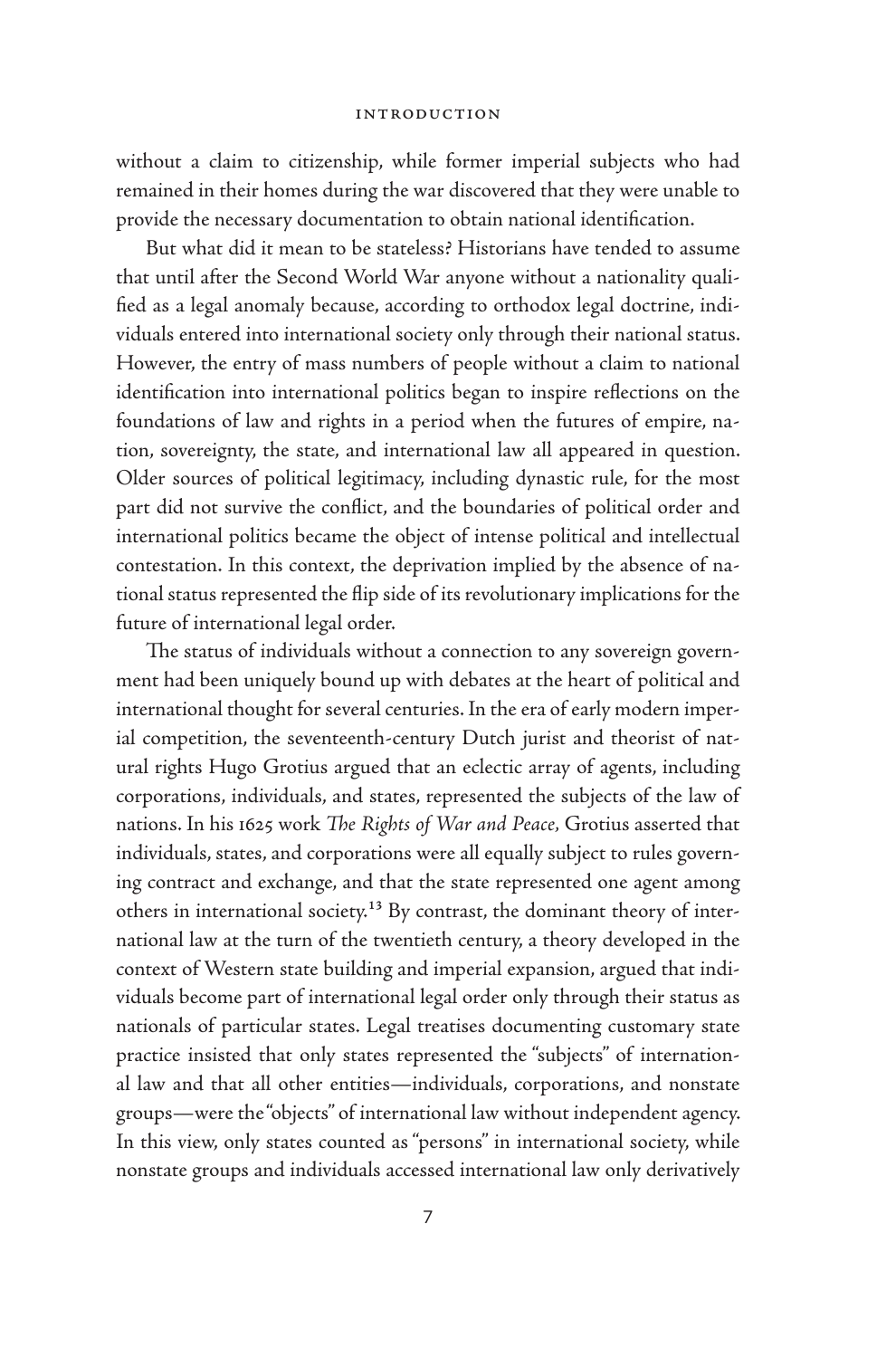through their national status.<sup>14</sup> From the perspective of international law, nationality implied that the more concrete connections that link individuals to the state—through family, history, affinity, affection, ethnicity, race, and religion—were not relevant when it came to whether the state is obliged to recognize and protect someone who bears this legal identification. "Nationality" designated the legal side of political belonging, distinguishing the subjects of one political community from foreign outsiders. It was an identification that defined an interstate category of membership while "citizenship" denoted the relationship of individuals to a particular political society. For more privileged legal subjects, nationality provided a formal status ensuring security as individuals moved around the world, safe in the knowledge that their private property and contractual agreements would be respected. Meanwhile, the legal category of nationality furnished imperial powers with a legal apparatus that allowed them to claim to rule over imperial subjects without granting them the full political rights of citizens.<sup>15</sup>

Though nationality had become a more significant source of identification by the end of the First World War, the governing expectations about interstate order—how new sovereign states emerged, how political membership was determined, and how conflicts that arose between political communities over national status were worked out—all represented sources of instability and radical innovation in the decade that followed. Even as the stateless began to represent a new object of humanitarian attention, they symbolized the possibility of legal and political identification beyond the jurisdictional boundaries of states. The growing number of people after the war that began to claim this status represented a particularly destabilizing development from the perspective of officials at the League of Nations, who tried to regulate how new states entered the international system and to contain the conflicts and disorder that arose from the creation of new sovereignties and new forms of international authority. For the same reasons, theorists drew on the novel scale of statelessness and its more widespread recognition as a critical resource for comprehending international legal order, the foundations of sovereignty, and the possibility of rights and self-governance beyond the boundaries of the state in the decade following the conflict.<sup>16</sup> The concept of legal personality became the intellectual battleground for debates about the nature of the state, public authority, and nonstate legal order. In interwar legal thought, the status of individuals,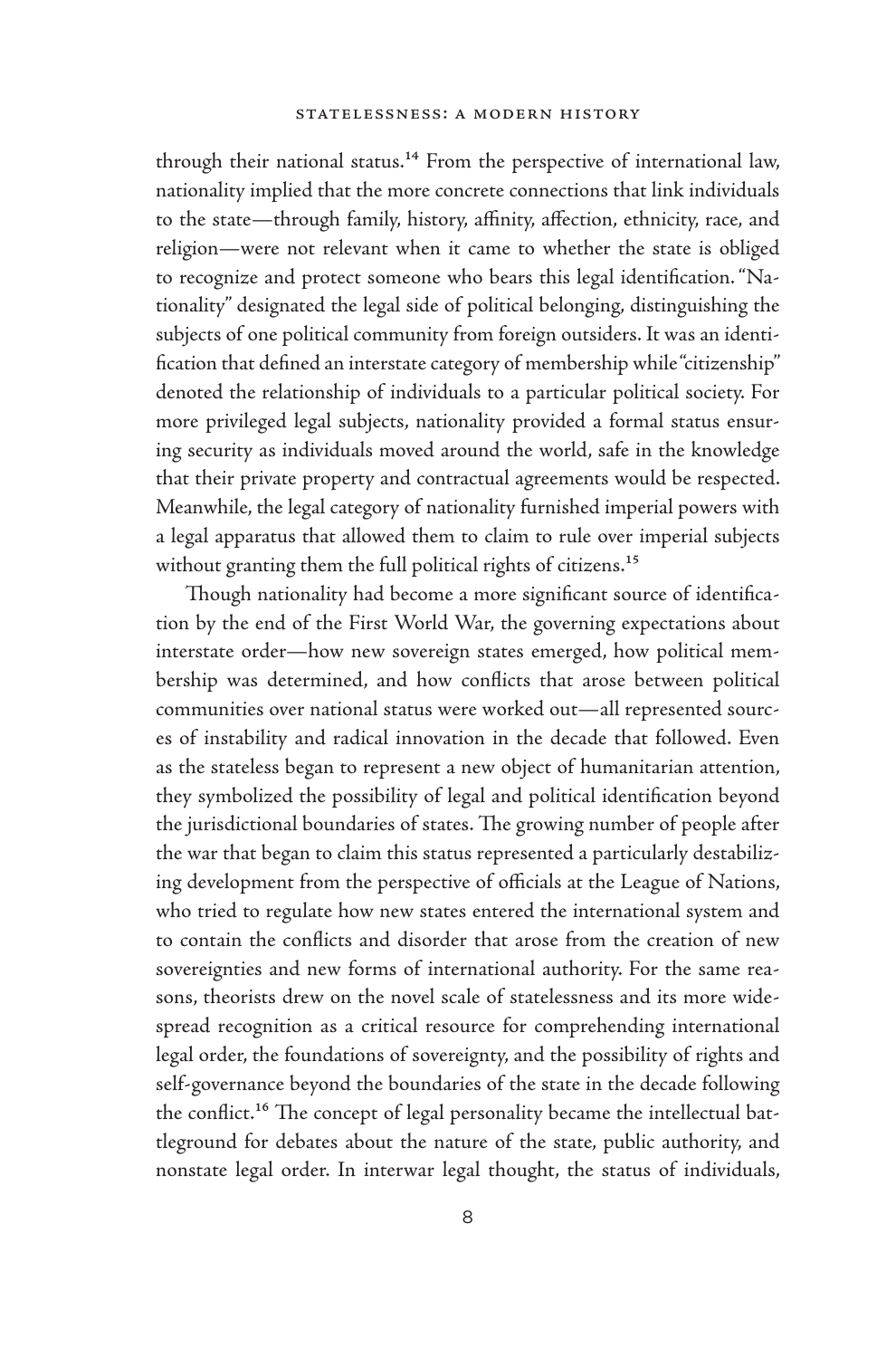corporations, and groups depended on a determination of whether such persons possessed agency in the eyes of the law, and on how to explain the nature of that agency. Legal treatises on statelessness from this period argued that if stateless people were able to benefit from legal institutions and the rule of law as claimants in civil suits or before international courts, then they possessed agency in the eyes of the law. The possession of such qualities in turn challenged the prevailing theory of agency and personality in international thought.17

The story is framed by a generation of jurists and international legal publicists from the former Russian Empire and the former Habsburg Empire who responded to the collapse of empire and the rise of mass statelessness through juridical analysis and legal advocacy. These figures and their writings illuminate how the grounds of argument about the meaning of statelessness and the relationship between national and international spheres of authority evolved over the twentieth century. This group included Marc Vishniak, Boris Mirkine-Guetzevitch, Andre Mandelstam, Hans Kelsen, Josef Kunz, Hersch Lauterpacht, Maximilian Koessler, and Paul Weis. Each contributed to the development of international law and to the legal architecture of international protection for refugees and stateless persons. From an ideological standpoint, the Jewish background of these jurists meant that they had much to lose from the dissolution of the age of capital, empire, and liberalism in the twentieth century. All faced the challenges of statelessness, exile, and emigration.<sup>18</sup> As the Moscow-born émigré Vishniak recalled in his 1933 lecture on the legal status of statelessness, "it is very natural that the question of regulating the juridical situation of the stateless has been, in numerous cases, taken up by those who have suffered most from the absence of rights."19 Yet this is only one piece of a larger story that is not limited to the theorist' personal histories. The initial intellectual response to mass statelessness captured a legalistic understanding of international politics, constitutionalism, and social relations that governed international and imperial politics in the nineteenth and early twentieth centuries. Legal and conceptual innovations sharpened in the late nineteenth century were brought to bear on a range of debates and political controversies that dominated political thought after the First World War. In this context, statelessness represented a phenomenon intrinsically bound up with debates about the fundamental nature of law, politics, and modern statehood.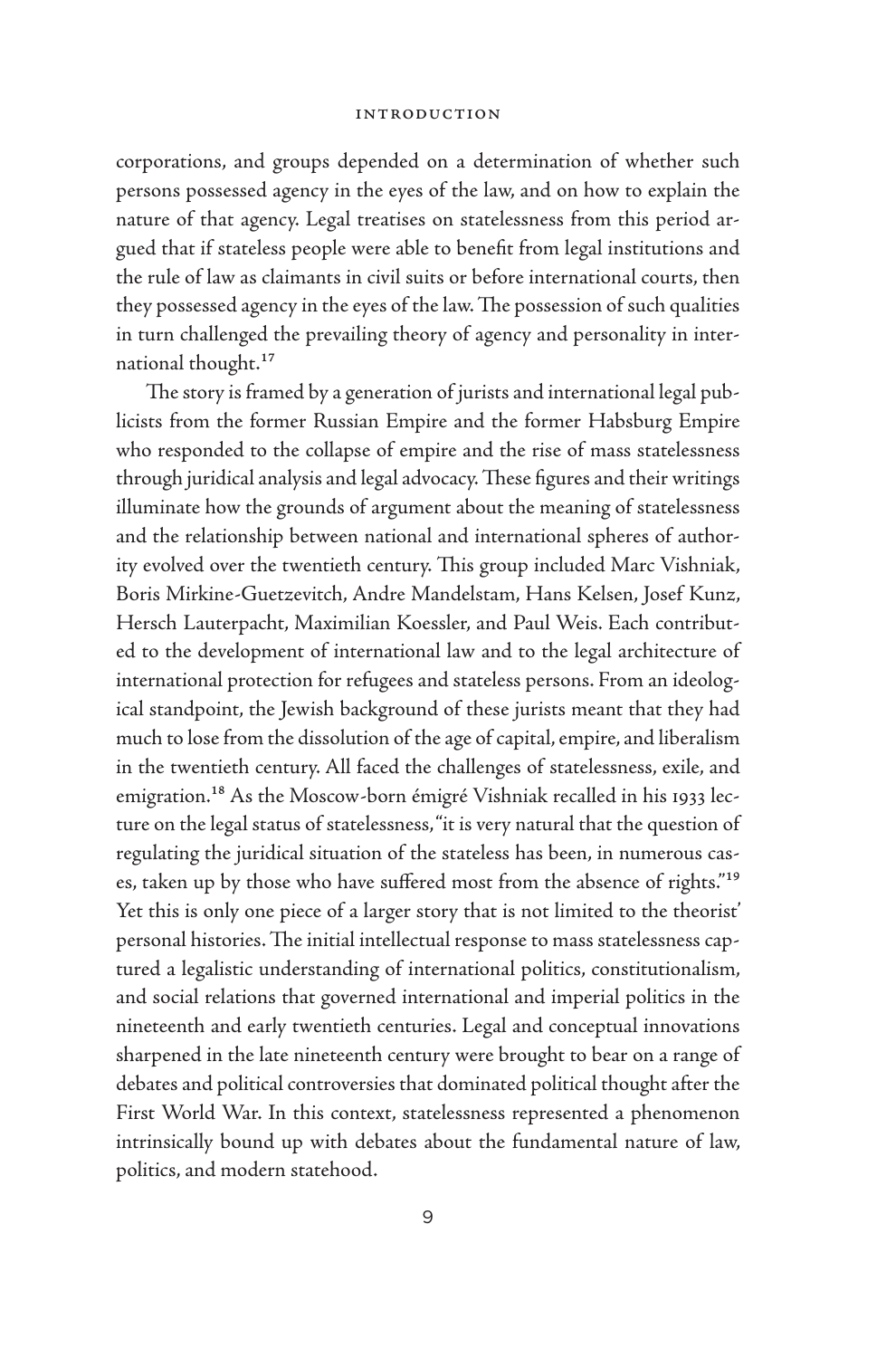The meaning of statelessness was transformed further as the European crisis accelerated and was followed by the even larger crisis of displacement and flight after the Second World War. Beginning in the late 1930s, mass numbers of displaced people in Asia as a result of the policies of imperial Japan joined the millions uprooted in Europe by total war, Nazi occupation, and the Holocaust. This book follows these thinkers from the postimperial moment after the First World War through the decades following the Second World War, when most of them found new political and institutional homes in the postwar United States. As the book pivots from Europe to the United States, from the League of Nations to the United Nations, the establishment of more permanent international agencies devoted to refugee identification and relief is examined alongside debates about the nature of law and its relationship to international politics. Tracing the evolution of critical reflection on statelessness illuminates how the legal scholars associated with the development of human rights in the postwar period endorsed state authority on new pragmatic foundations. Rather than searching for the source of international legal authority beyond the state, legal scholars sympathetic to the project of international law laid the groundwork for creating international legal norms on the foundations of state agreement and customary practice.<sup>20</sup>

Without question, Hannah Arendt is the most widely studied figure in the history of political thought to reflect on the meaning of statelessness. In a series of articles in the late 1940s and then most famously in *The Origins of Totalitarianism*, published in 1951, Arendt explored the origins of mass statelessness and its implication for global order in the aftermath of the Second World War. Her account traced the rise of mass numbers of people without a political home after the First World War back to the later nineteenth century, when European imperialism, capitalism, and pan-national movements undermined the Enlightenment-era ideals of citizenship and equality under the law. As she surveyed efforts at the United Nations to elaborate the meaning of human rights in the context of the ongoing European refugee crisis, Arendt concluded that the experience of the modern homeless had decisively shown that rights derive only from membership in a particular community. Arendt articulated the tension between the aspiration to make all human beings the bearers of rights and the fact that in reality rights depend on membership in particular states. The complete political organization of humanity